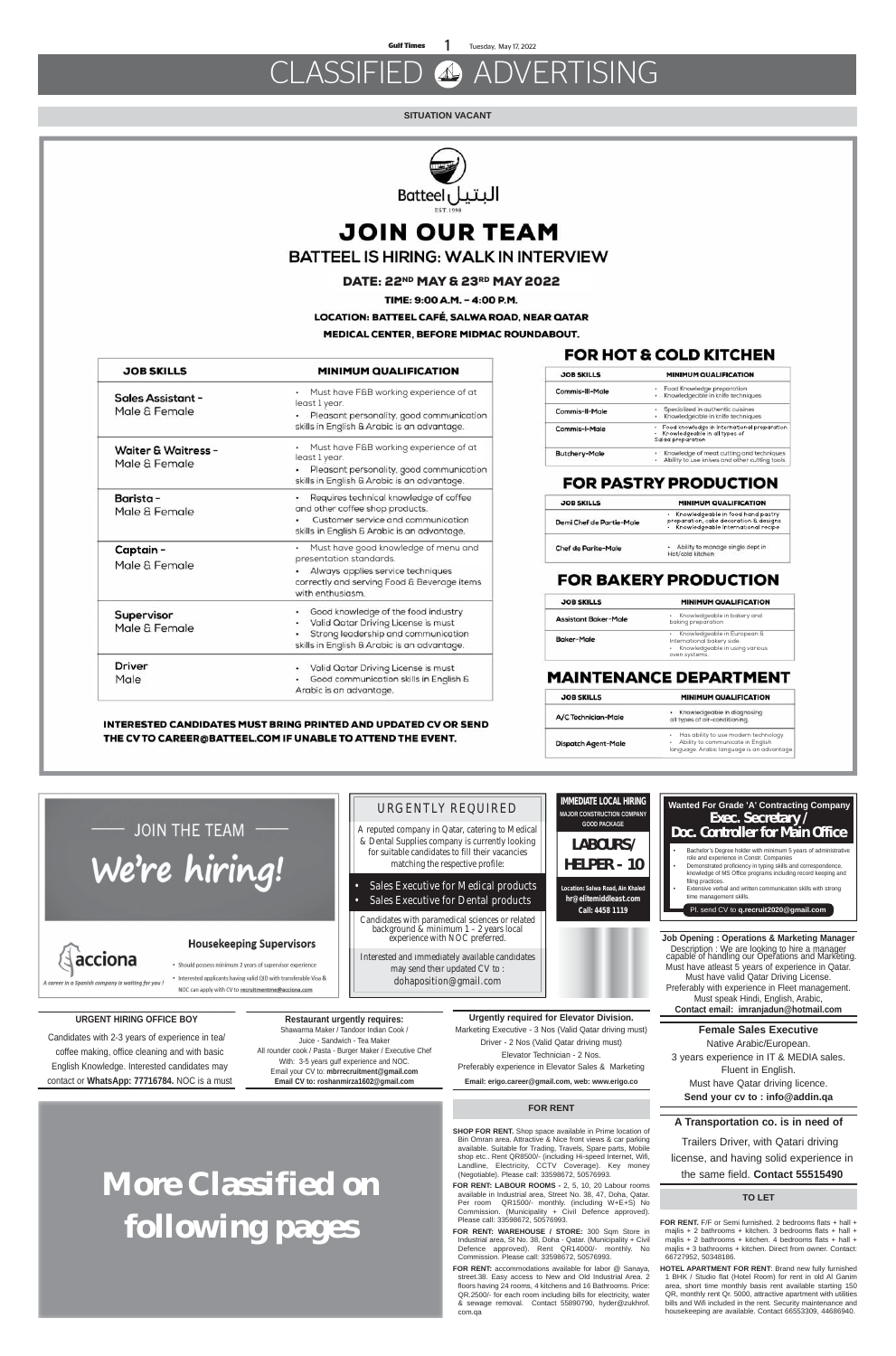## CLASSIFIED ADVERTISING

### **sodexo | TEYSEER TEYSEER SERVICES COMPANY WLL**

**Situation Wanted Contd. on following page**

### **SITUATION WANTED**

**AIRPORT PROFESSIONAL,** Indian male graduate, having 5 years experience in flight operations [Jet Airways] & 2 years ground operations [Indian Airlines], looking airport related job. Contact: 77250403, E-mail: nitin\_vishwmbharan@ yahoo.co.in.

**INDIAN FEMALE -** Looking for Suitable Job. Valid Visa, Can join immediately. Electrical & Electronics Graduate. Knowledge in AutoCad and E Cad. Open for Admin , Procurement or any Suitable Job. Contact 31665064, sreelakshmisajeev96@gmail.com

**QUANTITY SURVEYOR/**Estimation engineer/commercial engineer. Indian male,8 year experienced MMUP/UPDA certified civil engineer having valid qatar driving licence. expert in pre and post contract& quantity takeoff IPA & IPC, BOQ, Variation. Familiar with AutoCAD, PLAN SWIFT and MS office. Available to join immediately (QID) with NOC. Contact 30845450, jamsheerck27@gmail.com

**ELECTRICAL/MEP ENGINEER** (QCDD & MMUP Certified):- ELECTRICAL Engineer with 6 years of experience in high rise residential buildings,Airport and Doha Metro. Well knowledge in AutoCAD, fire fighting, FM200, fire alarm, BMS, ELV System, mechanical and plumbing. Having good knowledge in Revit MEP and all MEP sector. High ability in site execution, planning & scheduling. Contact 30183768, shanid98@gmail.com

**QUANTITY SURVEYOR CUM ESTIMATION** (MEP, Roads &Infra)BSc.Mech.Eng(Hons)&HND in QS.Pre & post contract. Srilankan male with 10 years GCC experience in MEP works in high-rise buildings,malls,infra and Civil Projects. Tendering,IPA&IPC submission,invoice check,cost&budget control,variation claims, BOQ preparation with knowledge of SMM7 & CESMM4 and special takeoff technics. Familiar with CAD, Plan swift & MS office. Valid ID with Transferable NOC. Contact : 66102161, Email : siddeekazer@gmail.com, WhatsApp : 0094776770605.

**SENIOR HSE ENGINEER/HSE MANAGER –with 16+ years** of demonstrated working history in handling multiple projects like high rise(Civil & MEP), infrastructure, telecom and airport having MBA in (Health & Safety Management),Master and Bachelor degree in Engineering(Mech),IDipOSH-Level-6, NEBOSH, IOSH, GradIOSH, OHSAS18001( LA), Diploma, IMS and other trainings seeking suitable position. Ready to join. Mob: 33206792, Email: johnsnilambur@ gmail.com

**PROJECT MANAGER/**Construction Manager: 16 years gulf experienced out of 22 years in total. BE Civil Engineer, Experienced in Multi story Building, Tram, Warehouse and Precast building construction(MEP and Civil), Infra Utility construction and also in building Facilities Management. Having transferable visa and Available immediately for placement. Contact 70143214, chelakodans@gmail.com

**AN INDIAN ACCOUNTS PAYABLE ASSISTANT** having 2+ years of experience on SAP ERP in invoice processing & payment processing. Good knowledge of SAP, Tally, Accounting, Accounts Payable Cycle(procurement to pay),accounts receivable cycle(Order to Cash). Immediately available in Qatar with NOC. Contact 70594203 email mohdazeem9813@gmail.com

**SALES/OPERATIONS POSITION:** 13 years well experienced in sales and trading operations in Qatar with the proven knowledge of Electrical, Plumbing, Power tools and building materials. Having with valid driving license with transferable visa. Mob. 74015140, email: saranaruketty@gmail.com

**BUSINESS/MARKETING/DIVISION MANAGER:** 8 years Qatar Experienced with leading companies. Specialized in Marketing, Sales, Operations, Social Media, Business Startups, Events & Exhibition handling. Ready to join immediately. Qatar Driving License, Transferable Visa & NOC. Cont. 66823586, buddhika\_72@yahoo.com

**MACHINES MAINTENANCE** technically and technician of plastic, Algerian, Male, Have experience more 8 years , transferable visa & NOC, Available to join immediately. Email: riadhriad34@gmail.com, Mob: 33182738.

**QUANTITY SURVEYOR** (CIVIL MEP & INTERIOR): Sri Lankan male, BSc in QS having +5 years experience including (3 years GCC) in building, road, infrastructure & pre/post contracts. Major roles in quantity take off, BOQ preparation, interim payment & variation. familiar with AutoCAD & Ms Excel. Can join immediately. Transferable visa with NOC. Contact: 70796514, Email: ansathali@live. com

- **HEALTH AND SAFETY ENGINEER:** BSc holder Chemical Engineering, with Level-6 certificate in NEBOSH international diploma. Many years experience in engineering, building construction, facility management and energy projects plus Kahramaa approval. Have other Nebosh certificates including oil and gas. Ready to join immediately. My email: johlason30@yahoo.com, tel:+97466163456.
- SRI LANKAN MALE DRIVER: Having Driving licence & 8 Years Qatar Experience as Light Driver (Almana 5 Years & Al Mustafa 3 Years). Knows English, Arabic & Hindi. Ready to Join immediately with work Visa. NOC Available. Contact No - 70775433 & 50471346, Email - tthuvan849@gmail.com
- **LOOKING A JOB AS SALES ASSOCIATES**. Have 5 years experience in retail. Can start immediately. Handle the cash register using pos system. Contact 66318104, ortizarajoy@ gmail.com
- **MECHANICAL ENGINEER,** INDIAN MALE- BTECH. 5yrs experience as site supervision in MEP (mechanical). Good knowledge in Fire Fighting,HVAC,Plumbing,Drainage and maintenance. Can join immediately. Note: Transferable VISA with NOC. Contact: 74712055/30170249. Email: shamishaik010@gmail.com
- **SR. SALES PROFESSIONAL** with over 20 years experience 7 years in Qatar ..in Interior Design Products, Furniture and

Sanitaryware. Looking for an opportunity in project sales... Available for immediate Joining with transferable visa..Valid Driving License ... Contact naveen.minocha79@gmail.com Mob 33628058.

**ADMINISTRATIVE COORDINATOR** Indian male M.A in English having 6 years of Schooling experience. Having valid QID looking for suitable job ready to join immediately with transferable visa. Skills: MS office. Contact 77687246, surendhars93@gmail.com

**CIVIL ENGINEER / QS:** Indian female with 5 years experience as QS-OFfice head, good hand in Road works, AutoCAD, E Survey, STAAD Pro Etc. Ready to join with NOC. Preferably looking for office job. Contact 77843992, email: meghamathew3991@gmail.com

**FEMALE OFFICE STAFF/** Document Controller/Office Assistant/Office&Store Clerk/Teacher Assistant/Class cum bus attendant & day care in school/Sales Representative. 5 years of experience in Qatar. Experience in offices & shops, can join immediately. Contact no: 74097846, Email: airadevilla.1996@gmail.com

**MECHANICAL ENGINEER (INDIAN)** UPDA/ MMUP Certified having 5 years experience in Construction, fire fighting, facility management field, supervision installation maintenance inspection projects in high rise buildings towers. Safety, site engineering,computer skills. Certified in Nebosh IGC. Transferable work visa with NOC, Valid QID, Join immediately. Contact -66981084 , Email:sachintvenu@ gmail.com

**SR. ELECTRICAL ENGINEER;** UPDA grade A.QCDD certified. 22 years experience in construction and oil & gas. supervision, execution, Coordination, installation LV. ELV etc. Transferable visa. Contact 70437381, sushantachowdhury@yahoo.com

**SEN. ARCHITECT/ARCHITECT,** MMUP Grade A, Site Inspection/Supervision, IR, MIR, SD, RFI, IFC, 15 Yrs. In Qatar Exp. Looking for A Job; knowledge in Designed of High-Rise Bldgs., Hotels, Malls, Palaces, Mosques, Industl. & Factories, Schools, Stadium & Villas; with Transferable Visa & NOC; Contact No. 70317840, Email: aldenbolinas11@ gmail.com.

**PROJECT MANAGER CIVIL ENG** with 16 years of experience searching for a suitable position. Contact 66331038, mohalsed@live.com

**MECHANICAL ENGINEER** having 3+ year MEP experience in the field of construction. Good knowledge in HVAC, Firefighting & plumbing works, looking for a job suitable position. Valid QID with NOC. Ready to join immediately. Contact: 30490165, Email: mdtariqaziz350@gmail.com

**CIVIL ENGINEER/QS:** Indian male with 7 years of experience Preparation of estimates and BOQs, pre and post contract documentation,Variations and interim bills,technical drawings. Expert in CAD, MSP, sketch up,& MS office. Mob: 50639536, anuranjanu@gmail.com

**INDIAN ELECTRICAL &** Instrumentation Engineer with 30 year experience in major Oil Gas and MEP Projects - 15 Years in Qatar looking for challenging Opportunities in Construction, Projects, QA-QC, Testing and Commissioning, Contracts. Transferable Visa. Available for immediate start. Contact 74489142, goshalagopal@gmail.com

**SENIOR HSE OFFICER /** SUPERVISOR & INSPECTOR: Dedicated HSE professional with 11 years work experience diverse construction such as high rise building,Civil,Mep,interior decoration & facility Mgt. Bsc Holder, NEBOSH IGC, IOSH managing safety,OSHA 30Hrs, OSHA 132Hrs, ISO 45001,ISO 14001,Basic first aid & Fire warden. Tel 70991656, Email realengineer78@yahoo.com, Ready to join immediately.

- **LOOKING FOR JOB OPPORTUNITY** in Admin Assistant,IT support:- I am BE graduate(ISE) having 2 yrs experience. Looking for job opportunities in IT support, IT sales coordinator, Admin Assistant. Ready to join immediately having valid QID with Noc. Contact no-+974-33872999. email ID - suppifernandis@gmail.com.
- **PUBLIC RELATIONS OFFICER** having 9 years of demonstrated experience in the PRO field ( Local & Foreign Companies)proven track record in managing large scale projects to ensure performances within company targets. Imthy.qatar@gmail.com, 70974855.

**SENIOR QUANTITY SURVEYOR**: BSc QS, LLB Hons Qualifications, Experienced 10 years in Qatar Civil / MEP Pre and post contract with Contractors and Consultants for infrastructure, Hotel and Tower projects as well as for Subcontractor management, IPA, Variation, Agreement, Estimation Take off, Senior level negotiations ect., Contact 30950612, qsniyas@gmail.com

**ARCHITECT / INTERIOR DESIGNER** / draftsman , with three years of experience in residential, commercial and high rise projects . Proficient in spatial planning, 2D & 3D designing & visualisation. Eye to detail for material selection for interior and landscape projects. Resident of qatar with drivers license . Ph:55328137, mail :ar.jasimcm@gmail.com

**IT SPECIALIST/PROJECT MANAGER** With 12 Yr Experience, NOC Available to Join Immediately. All Documents Attested By Qatar. Certified MCSE,AZ300,AZ500, CCNA, ITIL, PMP, ECSA, CCISO. Contact 33724821, zaqi. khan@gmail.com

**SALES EXECUTIVE/ADMINISTRATION WORK**/procurement officer/messenger. Sri Lankan male, valid Qatar driving licence holder, 8 years experience in hotel field, Performance management, Data entry, MS office. Transferable work visa with NOC. Can join immediately. Please contact 50923504, rajasekar1231@gmail.com

**ELECTRICAL ENGINEER** (B.Tech, M.Tech) Indian Femalewith 2 yeas experience looking for suitable placement. Contact:66818255, tinduthomasofficial@gmail.com

**CIVIL SUPERVISOR/SITE ENGINEER.** Srilankan male Diploma in Civil Engineering 28 years experience 22 years in Qatar working in Buildings Infrastructure and Utilities including Ashghal and Kahrama Projects looking for immediate placement. Call/Wats:77858345. Email: vtsajid@gmail.com

**MECHANICAL ENGINEER:** Indian male, have 1 year experience in MEP Site Engineer. Seeking for suitable positions (MEP Engine/Site Engine/QA QC Engine) ready to join immediately. Has a Transferable work visa with NOC and valid Qatar ID. Contact: 77892507, noamanaboobacker7@gmail.com

**PLANNING ENGINEER** with more than 13 years experience in civil, MEP and infrastructure projects. Expert in baseline preparation, sequence of activities, Monitoring and controlling the progress of a project, import and export into Primavera and excel,weekly and monthly reports, EOT expert. Currently am seeking for a job. Contact 50185473, Jamiuyunus4real@yahoo.com

**SRILANKAN MALE** with 10 years experience in toyota qatar as office assistant, parts inventory assistant, store assistant and office boy. Looking for suitable position. Ready to join immediately with transferable visa with NOC. Contact 55463188, anvarismail0@gmail.com

**DRAUGHTSMAN:** (Architecture, Structural & Fit-out).Male, Indian, Have experience of 6 Years in Interior Fit-out, High rise buildings, shop drawings for villas, buildings, etc.Revit Arch./AutoCAD/Sketchup. Looking for a suitable position I have my own Valid RP, can join immediately. Contact: 70678125, Email: rehmankhn5@gmail.com

**MECHANICAL SR SUPERVISOR** (Indian Male): Having 13+ years (qatar+Oman+India) of experience in oil and gas industry. Pipe & Structural fabrication and erection. Shutdown experience in QE and PDO , plant room HVAC & fire fighting project, Hydrotesting supervisor exp, health card available, Transferable visa with NOC. Can join immediately. Contact 66452623, rajesh.ashtami@gmail.com

**ACCOUNTANT:** SRI LANKAN MALE with 5+ years of experience in the field. Having BBA Spl in Finance, CIMA(UK)(R). Hands on experience in Financial reporting, AP/AR, Payroll, Reconciliation, Costing & Budgeting. Knowledge experienced with MS Office, Advanced Excel, QuickBooks, Peachtree, Tally ERP9. Available with valid QID & transferable VISA with NOC. Contact: 33732392, Email: mtnaseef95@gmail.com.

**BACHELOR OF SECONDARY EDUCATION** (teaching profession) having 5 years experience in site admin assistant / timekeeper(staff) BOTC, 5 years store officer/warehouse incharge (DMFPI), 4 years document controller and 1 year as Data entry encoder. Skilled in MS office, Residential visa can join immediately with NOC. Contact 66174006, johnmarkpomada20@gmail.com

**UPDA GRADE-A,** STRUCTURAL/CIVIL ENGINEER having 17 years of Consultancy/Client/Contractor working Experience Including 14 years Qatar looking for Job as a Structural/Civil Engineer/ Project Engineer/ Resident Engineer for Schools, Commercial Building, Infrastructures, Substation, Airport, Facility Management, previously approved for ASHGHAL/KAHRAMAA. Transferable visa with NOC,Can join immediately. Email: qre.siemens@gmail. com / Mob: 70136864.

**ELECTRICAL ENGINEER.** UPDA license holder. Graduate In Electrical & Electronics Engineering, Diploma In Instrumentation. 15 years of experience in that 11 Years In Qatar MEP contracting. Experience in Project management, Site execution, QA/QC, Commissioning, Design & Procurement in Electrical and ELV Systems. Looking for suitable job In Construction, Oil And Gas, Consultancy Sectors. Contact: 33538856, email: bobans777@gmail. com,

**WAREHOUSE MANAGER /** In - charge Indian, Male, Graduate, Having 22 years (16 years in Qatar) of experience in Warehouse Operations ,Inventory control, Supply chain, Logistics etc. ERP, Oracle system, Tally, MS Office, Excel etc. Looking for a suitable job with transferable Visa with NOC. Ready to join immediately, Please contact. +97455597628 email. pdileepnarayanan@yahoo.com

**PROCUREMENT ENGINEER.** Bachelor of Civil Engineer. 8 years working Qatar experience in construction, oil and gas. Expertise prepare package RFQs, Reviewing drawings, Specifications, Tender clarification, Techno commercial Evaluation vendor, Management, Contract administration Contractual negotiation and familiar with ERP( Focus, Acconex, SAP). Transferable visa with NOC & Immediately Joint. Contact - 30683287 , ahamedfowmin@gmail.com

**ACCOUNTS ASST/ ADMIN ASST/** Document Controller having more than 12 years experience in Qatar & UAE Indian national with transferable visa looking for a suitable opportunities contact : 31084412, Email : fasircyber@gmail. com

**CHIEF ACCOUNTANT/ACCOUNTS** and ADM Manager/ Finance Manager with M. Com and MBA finance 21 years experiences in construction, manufacturing and trading. Well versed with MS office, ERP and many accounting packages. Wide knowledge in all areas of finance and Accounts. RP Transferable and Qatari driving license. Please contact. 30743743, email: ambujam.7122@yahoo. com

**LOOKING JOB LIGHT DRIVER CUM MESSENGER.** 7 years in Doha. Fluent in English and Arabic. Can Join any time. With NOC. Contact 66160381, munshijakir335@gmail.com

**MECHANICAL ENGINEER** UPDA CERTIFIED with 12 years experience in Projects Contracts and Engineering consulting services available with Transferable Visa and NOC Driving license. Contact 55709464, sabil.khan961@gmail.com

#### **SENIOR PROJECT CONTROL/PLANNER**

15yrs Exp. 9yrs in Doha with Ashghal Buildings/Road Infra. Exp. Certified PMP, RMP, Black Belt, Civil Engineer with vast Consultancy Exp.

Ready to join immediately. Full time or Part time.

#### **Contact 70554391/70184422**

**Email.whyaji@yahoo.com / ahtcplanner@gmail.com**

### **SALES&MARKETING**

Srilankan male 12 years Qatar experienced in building material,tools,hardware and civil subcontracting work. I am looking for suitable job. Holding valid driving licence. Ready to joint immediately. **Please contact-30300906 or mohamedhussain36@gmail.com**

### **Site Engineer**

### B tech with interior fit out 3 years experience

Project engineer. Btech with interior/civil 5 years experience. Sales & marketing executive & BDM

Driving license with NOC 3 years experience, **Contact 55199343, admin@alsananiqatar.com**

### **Mechanical Engineer-UPDA,**

Indian male having 7 yrs exp in MEP design. Worked in EPIC projects in commercial and residential buildings, underground utilities, pump rooms, shutdown projects. Well versed with Hap, duct and pipe sizing, Revit. Ready to join immediately.

#### **Contact:77601184, email: omsuddin2@gmail.com**

#### **CLOUD ENGINEER / SYSTEM ENGINEER**

9 years of experience, 7.5 years GCC. Certified Cloud Architect and Administrator (Azure & AWS). IaaS, PaaS & SaaS service deployment and Administration, Hands on experience in Devops, Kubernetes micro service. System Administration, Windows Server and Active Directory, Linux Servers, Application Servers and deployments, Infrastructure Support etc. Residence Visa & NOC.

### **Contact 77948056, yousafit@gmail.com**

### **TENDER FOR SALE NOTICE**



Tender documents for the above can be collected by presenting the following :

• Original authorization letter with Company stamp showing the Tender Number and ID Number of the Representative collecting the Tender Document.

• Copy of valid Commercial Registration

Tender Document Collection Place (between 8 AM to 5 PM) **Reception Desk, Teyseer Services Company WLL Building No. 4, First Floor** (near Midmac Roundabout, Next to Al Jazeera Finance), **Tel. : +974-44253000**

### **TENDER ANNOUNCEMENT**

| Tender No.       | Subject             | <b>Tender Collection Dates</b> | <b>Tender Closing Date</b> |
|------------------|---------------------|--------------------------------|----------------------------|
| TEY/F&V/001/2022 | Supply of Fresh     | 16 to 26 May 2022              | 31-May-2022                |
|                  | Fruits & Vegetables |                                |                            |

*Teyseer Services Company would like to announce the following Tender:*

| <b>USED PMV &amp; CONSTRUCTION</b><br><b>MATERIAL FOR SALE</b> |                                                |  |
|----------------------------------------------------------------|------------------------------------------------|--|
| <b>PMV ITEMS</b>                                               | <b>SCAFFOLDING</b>                             |  |
| <b>HEAVY EQUIPMENT'S</b>                                       | <b>STANDARD, LEDGER,</b>                       |  |
| <b>GENRATOR &amp; MOBILE</b><br><b>TOWER LIGHTS</b>            | <b>BRACING TUBE,</b><br><b>UNIVERSAL JACK,</b> |  |
| <b>TRANSPORT VEHICLES</b>                                      | <b>ADJUSTABLE BASE</b><br>JACK.                |  |
| <b>LIGHT EQUIPMENT'S</b>                                       | <b>ALUMINIUM MOBILE</b><br><b>SCAFFOLDING</b>  |  |
| <b>CRANE, HOIST &amp; CRADLE</b>                               | <b>ELECTRICAL DB</b>                           |  |
|                                                                |                                                |  |

**CONT. NO. +974 74462567 Email: hrdcareersdoha@gmail.com**

### GULF TIMES **CLASSIFIED ADVERTISEMENT**

**Corrections or amendments of text, change of size or cancellation of an ad once booked should be done, before 12:00 Noon**